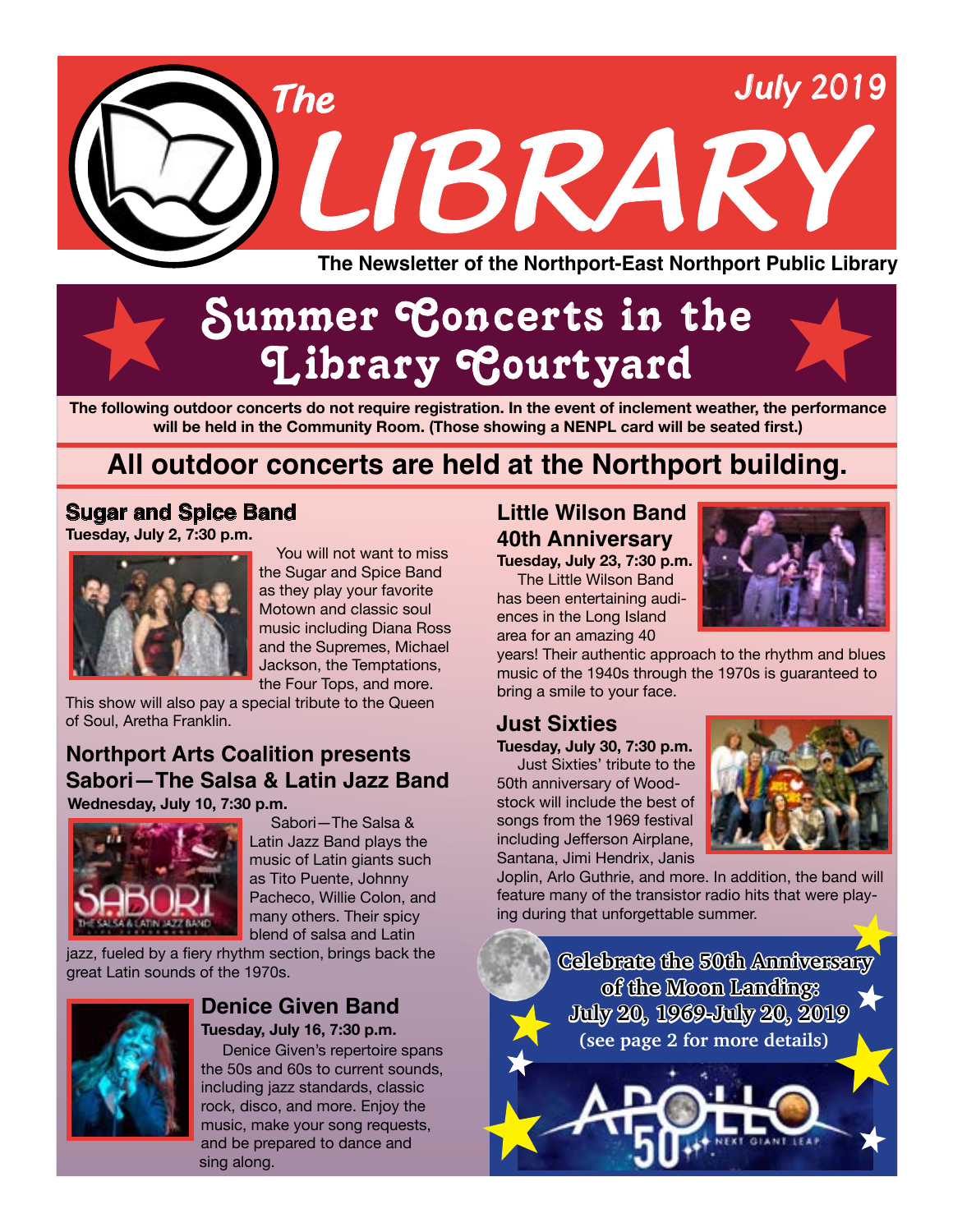#### **Saturday, July 13, 9:04 a.m., departure from Northport Station. Round trip: \$12 per person**

 Take in the sights and sounds of New York City with reduced-rate group tickets on the Long Island Rail Road. You will meet a Library staff member at the station house at 8:45 a.m. (transfer at Huntington). Your return ticket is good on any Northport-bound train that leaves Penn Station before midnight. **Register in person at either building beginning July 1**. A nonrefundable \$12 fee (cash or check payable to *The Friends of the Library*) is due at the time of registration. [\(NENA833\)](https://search.livebrary.com/record=g1092262~S43)

#### **(N) Friday, July 5, 11:00 a.m.**

 Join Norman Reinertsen, Northport resident and retired Vice President of Grumman, for an informal discussion about the history of the corporation and the role it played in supporting the United States' efforts in space, specifically the lunar module program. Mr. Reinertsen held several positions at Grumman and will share recollections of his time spent there.

 They are considered the most powerful men in the world, yet many of our Presidents possessed a delightful, and in many cases spontaneous, sense of humor. Comedy authority Sal St. George will present a lighthearted look at the men in the Oval Office and how they used humor during their presidencies.

## **In the Northport Gallery:**

 **(N) Monday, July 8, 10:00 a.m.** 

Jewelry designer Donna Irvine will teach you

wire wrapping techniques to make your own

sea glass pendant necklace. Participants will customize their creations by choosing wire color and sea glass (or you may bring a favorite piece of your own). A nonrefundable \$10 materials fee is payable at the time of registration. Registration begins June 24. [\(NENA834\)](https://search.livebrary.com/record=g1092281~S43)

# **Sea Glass Pendant Necklace (N) Monday, July 15, 11:00 a.m.**

#### **Presidential Humor Open to all**

#### **Open to all (N) Friday, July 19, 7:00 p.m. Apollo at 50: Race to the Moon**

 In 1969, the world watched as Neil Armstrong took his first steps on the moon. Learn about the lunar module, the Apollo space program, and the critical role Long Island played in this historic feat from Cradle of Aviation Museum educators.

#### **(N) Saturday, July 20, 2:00 p.m.**

# **Open to all Apollo 11: Talk and Exhibit**

 Christopher Swift, antiques collector and NASA space program enthusiast, will lead a talk and exhibit on the Apollo 11 lunar landing. Showcasing his collection of Lunar Excursion Module and spacecraft contractor models and other related items, Mr. Swift will discuss behind the scenes stories of the development of the LEM and the challenges of the moon landing.

#### **(EN) Thursday, July 11, 7:00 p.m. Introduction to the Mac Computer**<br>Name (Fall Thursday, July 11, 7:00 p.m.

# **FOR ADULTS**

 Photography by Michael Lang will be on display in the Northport Gallery for the month of July.

#### **A History of Grumman Open to all and the Lunar Module**

#### **On-Your-Own Train Trip to New York City**

#### **(N) Friday, July 12, 2:00 p.m.**

# **Open to all The Four Season Organic Garden**

 Renato Stafford will explore all aspects of four season organic gardening including making compost, seed starting and saving, weeding, irrigation, and more. Weather permitting, this program will be held in the Library Courtyard. (In the case of inclement weather, the program will take place in the Community Room.)

*Light on the Landscape*

#### **(EN) Fridays, July 12, 19, 26, August 2, 9:30 a.m.**

- Read a book in any format-print, eBook, or audiobook.
- Fill out a "Summer Reading Club" form, which includes the book title, author, and a brief review or comment from
- you about the book.
- Submit your "Summer Reading Club" form at the Reference Desk or online. Each form you submit entitles you to one raffle ticket.
- When the Summer Reading Club ends, a drawing will be held for a Grand Prize.

 Participants are asked—but not required—to bring their original fiction, nonfiction, poetry, or playwriting to read and discuss. Examples may be finished pieces, excerpts, or works in progress. Journalist and professor Mark Prendergast will lead this four-part series. Space is limited. Registration begins July 1. ([NENA837](https://search.livebrary.com/record=g1092295~S43)) .

**Britain.** Modern Monarchy Monarchy Bring your personal documents and watch as they are shredded in the shredding truck operated by Iron Mountain.

#### **A Workshop for Writers**

#### **(N) Saturday, July 13, 10:00 a.m.**

In this comprehensive workshop, participants will learn to read and write poetry. With the guidance of Elizabeth Macaluso, you will gain an appreciation for poetry, write your own, and participate in readings.



#### **"I Dwell in Possibility" Reading and Writing Poetry Open to all**

## **Celebrate the 50th Anniversary of the Moon Landing: July 20, 1969-July 20, 2019**

**Art Talk: (N) Friday, July 5, 7:00-9:00 p.m.**

#### **Movie:** *The Right Stuff* **(N) Tuesday, July 9, 2:00 p.m.**



 The epic tale of man's ascent into space, from Chuck Yeager's breaking of the sound barrier to the end of the Mercury missions. Starring Sam Shepard, Scott Glenn, and Ed Harris. Rated PG. 193 min.

#### **Movie:** *Apollo 11*



 $- 2$ 

**(N) Tuesday, July 16, 2:00 p.m.**  A documentary look at the Apollo 11 mission to land on the moon led by commander Neil

Armstrong and pilots Buzz Aldrin and Michael Collins. Rated G. 93 min.

## **Movie:** *First Man*

There are ways to access TV or movies other than using a cable provider. In this class you will learn about Internet-based streaming and the services available from various providers. Registration is underway. ([NENC305\)](https://search.livebrary.com/record=g1091715~S43).

### **Let's Talk: English Conversation**

**(N) Tuesday, July 23, 2:00 p.m.**  A look at the life of Neil Armstrong and the legendary space mission that led him to be the first man to walk on the moon. Starring Ryan Gosling and Claire Foy. Rated PG-13. 141 min.



*Book Groups* **will return in the fall.**

# **FOR ADULTS**

In this hands-on class, learn all about the Apple Mac computer. Review the desktop, tools, toolbars, how to access the Internet, and other features. Registration is underway. [\(NENC302\)](https://search.livebrary.com/record=g1091709~S43)

#### **(EN) Wednesday, July 24, 7:00 p.m.**

Have questions about your smartphone or an issue using apps on your tablet? Need a refresher on how to copy and paste, or help with an Excel function? Join us and receive hands-on help in 15-minute sessions. Registration is underway. [\(NENC304](https://search.livebrary.com/record=g1091712~S43))

# **Tech Support Session Hands On**

#### **(EN) Thursday, July 18, 2:00 p.m.**

See how people around the world use Facebook and Twitter to stay in touch over the Internet. Also learn about Pinterest—the social media website that allows you to organize and share ideas with others. Registration is underway. [\(NENC303\)](https://search.livebrary.com/record=g1091710~S43).

## **SeniorNet: Introduction to Social Media**

#### **(N) Monday, July 22, 2:00 p.m.**

#### **Open to all The 2019 Whitney Biennial**

 The Whitney Biennial is an event that is not to be missed for anyone interested in learning about the latest developments in American art. Art historian and professor Thomas Germano will discuss the exhibition, which features 75 artists working in paint, sculpture, installation, film and video, photography, performance, and sound.

# **Adult Summer Reading Club**

*Open to NENPL cardholders 18 or older* **How do I participate?**

**June 15-August 3**

**(N) Saturday, July 27, 10:00 a.m.-1:00 p.m.**  *William J. Brosnan Building parking lot, across from Northport Library (rain or shine)*

- **Limit:** 3 boxes (standard size storage box) or 3 bags (paper or clear plastic)
- **Recommended items:** household bills, bank statements, receipts, medical, insurance, and tax records
- **Prohibited items:** plastic, wet paper, metal, books, CDs, credit cards, film, photographs

# **Document Shredding Day Open to all**

**This service is available on a first come, first served basis and will end at 1:00 p.m. or when the truck is full.**

# **(N) Monday, July 29, 7:00 p.m.**

 After being elected president, George Washington set out to tour the new nation. He spent five days on Long Island in April<br>1790, and wrote extensive diary entries about 1790, and wrote extensive diary entries about his experiences. Author Dr. Joanne S. Grasso will trace

### **Open to all "George Washington's 1790 Grand Tour of Long Island"**

this momentous journey and discuss her new book, copies of which will be available for purchase and signing.

## **Computer Classes**

#### **ESL Game Night**

#### **(EN) Wednesday, July 17, 7:00 p.m.**

 Would you like to practice and grow your English language skills? Join in a fun-filled evening playing games and making new friends. Registration begins July 1. [\(NENR209](https://search.livebrary.com/record=g1092544~S43)).

#### **Quick Reads**  $\begin{pmatrix} \text{open} \\ \text{to all} \end{pmatrix}$

#### **(EN) Monday, July 22, 7:00 p.m.**

This informal reading group is designed for intermediate English language learners and for those who would like to develop their literacy skills. Pick up this month's reading selection at the East Northport Circulation Desk.

#### **Everyday Spanish**

## **(EN) Tuesdays, July 9, 16, 23, 30,**

**August 6, 13, 20, 27, 4:00 p.m.**

 This Spanish conversation course will focus on mastering key vocabulary words to help you start conversing in Spanish immediately—great for both beginning and intermediate Spanish language learners. Registration begins July 1. ([NENR211\)](https://search.livebrary.com/record=g1092507~S43)

**Language Learning**

**(EN) Saturdays, July 6, 13, 20, 27, 10:00 a.m.** Meet new friends and practice your English conversation skills in a relaxed and friendly environment. Registration is underway. ([NENR212\)](https://search.livebrary.com/record=g1092502~S43).

#### **(N) Thursday, August 8, 7:00 p.m.**

# **All About Streaming Services**

 In partnership with the LIRR, the Northport-East Northport Public Library proudly announces the addition of a **Little Free Library** at the Northport Train Station. Since 1989, the "Read, Ride, Return" program has enriched commuters' lives with reading materials supplied by the Library. Due to recent renovations, the Library has a new opportunity to bring books back to the train station.









Friends<sub>®</sub> Library







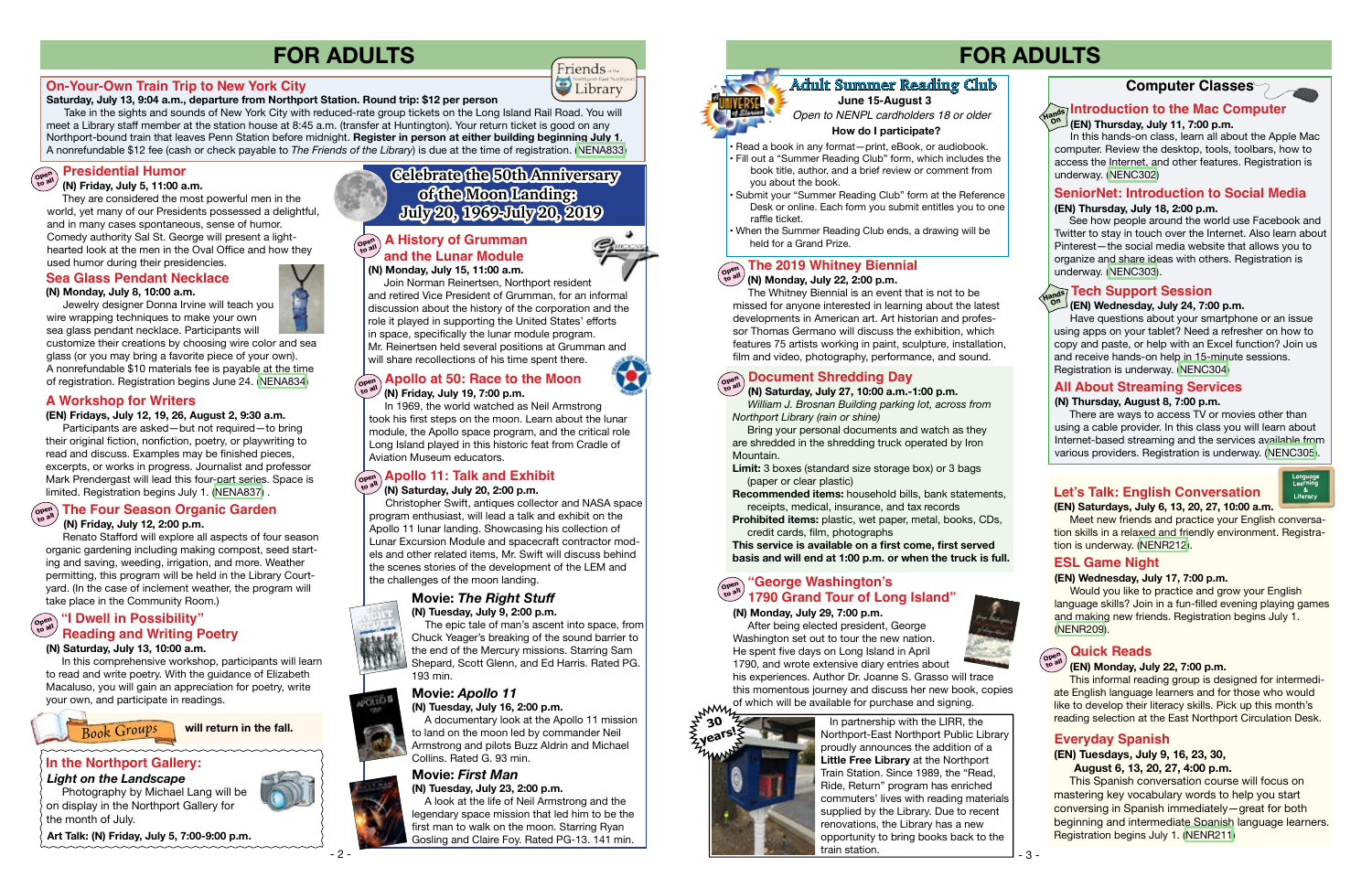*Prize Basket Themes:*

#### **Teen Summer Programs Registration 2 Registration for the following teen summer programs begins July 11.**

**(N) Monday, July 22, 7:00-8:30 p.m.** Try numerous classic gaming systems such as Atari, Nintendo, Super Nintendo, and Sega Genesis. ([NENY551](https://search.livebrary.com/record=g1091502~S43))

**(N) Wednesday, July 24, 3:30-4:30 p.m.** Choose four different planets to decorate and take home in a bakery box. [\(NENY553\)](https://search.livebrary.com/record=g1091505~S43)

**(N) Wednesday, July 24, 7:00-8:30 p.m.** Make fuse bead pixel characters from Steven

Universe, Dr. Who, Star Wars, Guardians of the Galaxy, and more! ([NENY554](https://search.livebrary.com/record=g1091506~S43))

#### **(EN) Thursday, July 25, 3:30-5:00 p.m.**

 Step into the role of a detective and discover how forensic science works to solve crimes. Create and analyze fingerprints. ([NENY555](https://search.livebrary.com/record=g1091508~S43))

**(EN) Tuesday, July 30, 7:00-8:00 p.m.**

 Redesign, restyle, recycle! Bring in some old t-shirts and walk out with new custom creations! Get project inspiration and technical support from a professional fashion designer. [\(NENY558\)](https://search.livebrary.com/record=g1091511~S43)

#### **(N) Thursday, August 1, 7:00-8:00 p.m.**

 Using a story, time limit, and series of puzzles, teens will work together to break into a tightly locked box before the timer runs out. (NENY556)





### **Retro Gaming Night**

#### **Planet Cake Pops**

#### **Sci-Fi Pixel Art Workshop**

#### **Fingerprinting**

#### **T-Shirt Revamp Workshop**

### **Breakout EDU**

#### **(EN) Thursday, August 1, 3:30-4:30 p.m.**

 Gain the skills you will need to "make the grade" in middle school. Teacher Corlyn Nedwick will give you tips and strategies to make your transition into middle school successful. [\(NENY559\)](https://search.livebrary.com/record=g1091552~S43)

## **Getting Ready for Middle School**

 "A Universe of Stories" is our Teen Summer Reading Club theme. For each book review submitted, you will receive a raffle ticket to put toward one of our 12 prize baskets. All teens will receive a sport bag and water bottle upon completion of their first book review, and they may be picked up at the Northport Teen Center or East Northport Adult Reference Desk (while supplies last).

# **The Magical Universe of Harry Potter**

**Wednesday, July 31, 6:30-8:30 p.m.** 

*Drop off and pick up is at the Vanderbilt Planetarium (180 Little Neck Road, Centerport)*

 Calling all muggles, witches, and wizards!! Join teens from other area libraries for the planetarium show "The Magical Universe of Harry Potter," where astronomical educator Charlie Eder will explore the heavens above Hogwarts. Afterwards, break into Hogwarts "houses" and see which group knows their Harry Potter trivia best! **Registration begins July 11**. (NENY550)

#### **(EN) Tuesday, July 23, 7:00-8:00 p.m.**

Cook up a pot of pizza fondue, and enjoy a classic chocolate fondue for dessert. [\(NENY552\)](https://search.livebrary.com/record=g1091504~S43)

#### **It's Hip to Dip**



 Learn about the science behind illusions, and experience and recreate multiple optical illusions. Aspects of

design, our human optic system, and the way in which our brains work will be explored. ([NENY557](https://search.livebrary.com/record=g1091509~S43))

**Optical Illusion Workshop**

# **FOR TEENS**

*Thank you to the Friends of the Library for generously sponsoring three Prize Baskets.*

• Get Creative! DIY Crafts

<u>aaaaaaaaaa</u>

#### **June 15-August 3**

# **A Universe of Stories: Teen Summer Reading Club**

• Choose an age-appropriate book to read.

 • Obtain a "Read, Rate, and Raffle Form" in the Teen Centers or at **www.nenpl.org/teens.**

• For each book read you will earn one raffle ticket.

 Books with more than 250 pages will qualify for two raffle tickets. Make sure to indicate on your "Read, Rate, and Raffle Form" which prize basket you would like to be entered in to win.

 • A prize board with photos of the raffle baskets will be on display in both Teen Centers. The prize basket drawing will be held at the end of Summer Reading Club and winners will be notified by phone the week of August 5.

• Beach Bash • Let's Play! Video and Board Games<br>• Chocolate Lovers • Out of This World

mmmmmm

- Chocolate Lovers Out of This World<br>• Flower Power Power Slime and Squish
	-
- Slime and Squishy Kit<br>• Spa and Beauty Package • Geek Out! Best in Pop Culture • Spa and Beauty Package Certify Carts<br>• Get Creative! DIY Crafts • Sports of All Sorts
	-
- Hack It! Invention Kit Writer's Delight



#### **How do I participate?**

 Summer is the time to read whatever you want, learn new skills, and have fun with friends.

**For students entering grades 6-12**

# **FOR TEENS**

**(N) Saturday, August 3, 10:30 a.m.-12:00 p.m.** Learn how to build and program a robot out of LEGOs in this collaborative workshop. ([NENY560](https://search.livebrary.com/record=g1091584~S43))

#### **(N) Wednesday, August 7, 7:00-8:30 p.m.**

 Turn your funny ideas into a three panel comic with professional comic artist Michael Grassia. ([NENY563](https://search.livebrary.com/record=g1091597~S43))

#### **Intro to LEGO BOOST Robots ll**

#### **Three Panel Comic Workshop**

#### **Mod Podge Votives**



 Enjoy creating a beach-style letter on canvas. Sand, mini shells, and acrylic paints will remind everyone that we live on Long Island. ([NENY564](https://search.livebrary.com/record=g1091599~S43))

#### **Coastal Letter on Canvas**

#### **(EN) Tuesday, August 6, 7:00-8:00 p.m.**

 Design an original piece of jewelry. Work with pliers and cutters to fashion this classic ring made of copper wire and a blue agate gemstone bead. [\(NENY562\)](https://search.livebrary.com/record=g1091586~S43)

#### **Night Sky Ring**

#### **(EN) Monday, August 5, 7:00-8:00 p.m.**

Make a Mod Podge votive holder to keep as a decoration or give as a gift. ([NENY566](https://search.livebrary.com/record=g1091601~S43))

### **Cupcake Piping for Beginners**

#### **(N) Tuesday, August 13, 7:00-8:00 p.m.**

Discover a few different piping techniques using a frosting bag and frosting tips, and take home three of your creations in a bakery box. [\(NENY561](https://search.livebrary.com/record=g1091585~S43))

#### **(N) Monday, August 12, 3:00-4:30 p.m.**

 Paint incredible cosmic UV art that glows under a black light, while you jam out to electronic music. ([NENY565](https://search.livebrary.com/record=g1091600~S43))

#### **Cosmic Paint Party**

**Registration begins August 15 at either library building or online. Be sure to check the August newsletter for more information. Class dates are September 12, 19, 26, and October 3.**

## **SAT Preparation Workshop**

#### **Alien Clay Buddies**

**(N) Wednesday, August 14, 3:00-4:30 p.m.** Create cool extraterrestrial buddies out of clay. ([NENY567](https://search.livebrary.com/record=g1091602~S43))

#### **Nintendo Night: Fire Emblem**

#### **(N) Friday, August 16, 7:00-8:30 p.m.**

If you love Nintendo, you will not want to miss this monthly meet up. We will discuss Nintendo games new and old, make fun gamer crafts, and participate in gaming competitions for prizes! [\(NENY569\)](https://search.livebrary.com/record=g1091608~S43)

# **Wednesday Night Gaming Night:**

**(N) Wednesday, August 21, 5:30. 6:00, 6:30, or 7:00 p.m.** Help alien buddies Toejam and Earl rebuild their broken spaceship in this Nintendo Switch adventure game. ([NENY570](https://search.livebrary.com/record=g1091609~S43))

#### **Toejam and Earl**

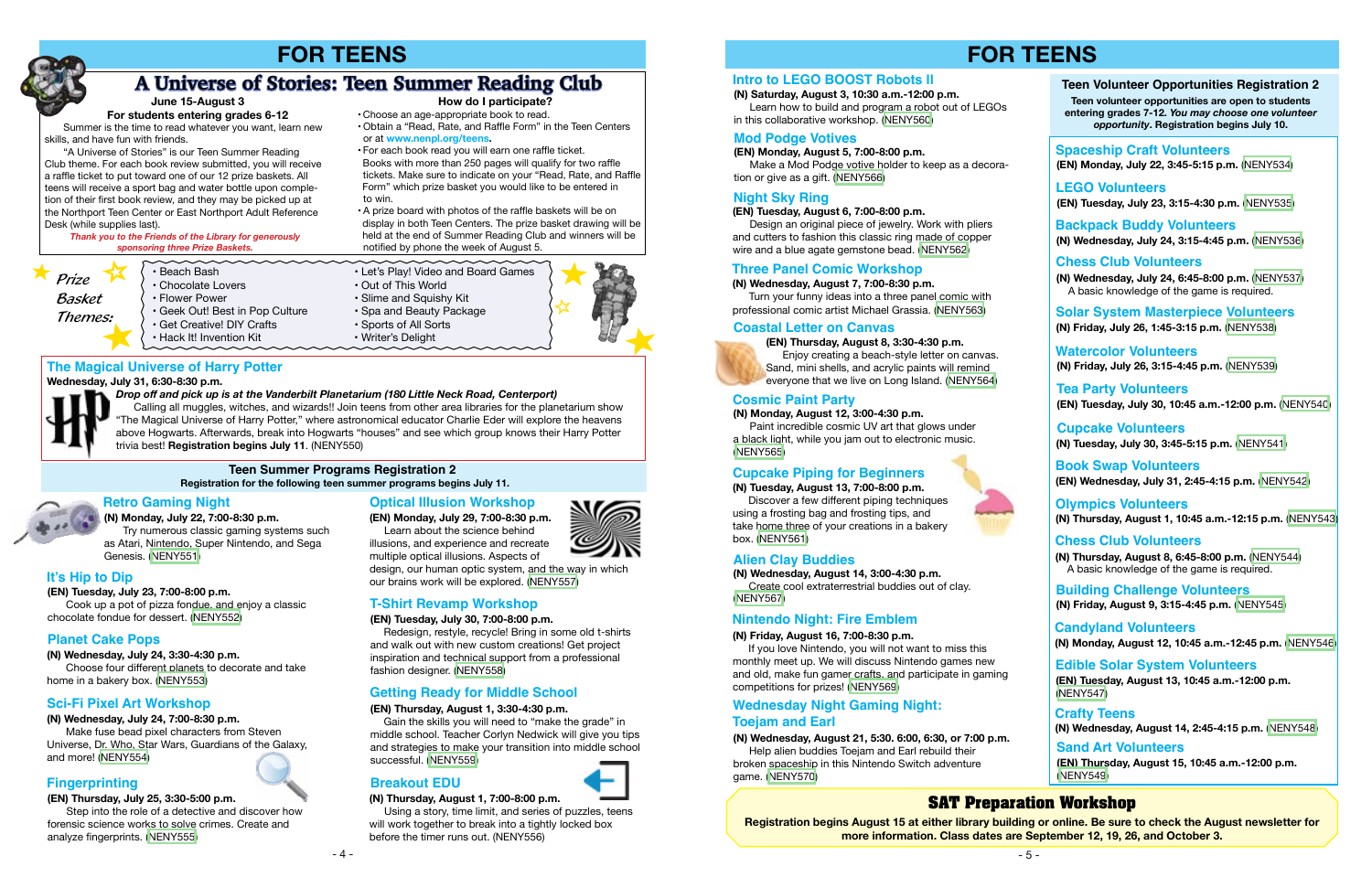**Monday-Friday, June 17-August 2** 10:00 a.m.-8:00 p.m.

> **Saturdays, June 15-August 3** 10:00 a.m.-4:00 p.m.



# **FOR CHILDREN**

Children (preschool through grade 6) get prizes for the books they read at home when they join the Summer Reading Club with their library card at either building or online at **nenpl.org** from June 15-August 3.

> Our goal is to maximize attendance and thereby offer as many Northport-East Northport children as possible the opportunity to enjoy Library programs. • Please arrive 10 minutes before the start of a program. If you have not arrived by the start time, your child's place may be given to someone waiting.

- Your place will be held if you call to tell us that you will be late.
- Unregistered children will be admitted, as space permits, in the following order: waitlist, standby NENPL cardholders, and non-district patrons. • Please inquire if food allergies are a concern.



 $B_{\alpha\mu}$ ka

Mortell

# **Corphy Wing-It Wednesday**

Touch a turtle shell, make a turtle craft, and learn how baby turtles are being watched from space. (45 min.) [\(NENJ717](https://search.livebrary.com/record=g1090455~S43))

#### **A Note About Program Attendance**:

# **Summer Reading Club: A Universe of Stories**

#### **Summer Reading Club Hours**

Make an appointment to have your fingernails and toenails polished by our teen volunteers. Be sure to wear open-toed shoes. (45 min.) [\(NENJ718\)](https://search.livebrary.com/record=g1090456~S43)

#### **June 15–August 3**

*Babies and toddlers birth-2 years*

 Read 30 books with your baby or toddler and keep a record of the titles. Bring the completed reading record to a Children's Librarian in either building to receive a special prize. ([NENJ700](https://search.livebrary.com/record=g1090667~S43))



# **Read to Your Baby! Summer Reading Club**

July 8: Lunar Rocket Launch July 15: Spacewalk Mobile July 22: Man on the Moon Mirage July 29: Fabulous Flying Saucer

#### **Take Home Crafts**

Craft packets to make and enjoy at home will be available at both buildings beginning on the following dates:

#### **Extraterrestrial Turtles**

**(N) Monday, July 1, 10:30 a.m.**

*Children 4-6 years with adult; siblings welcome*

#### **Summer Salon Day**

**(N) Monday, July 1, 3:30 p.m.**

*Children entering grades 1-5*

**(EN) Tuesday, July 2, 3:30 p.m.**

*Children 4-6 years; independent*

 Listen to some silly animal stories, then create your own wacky 3-D animal to take home. (45 min.) [\(NENJ719\)](https://search.livebrary.com/record=g1090372~S43)

#### **Wacky Animal Storytime and Craft**

is underway. Programs identified with this symbol  $\frac{1}{2} \alpha^{\text{top}}$ *do not require registration. Registration for the following programs* 

**(N) Tuesday, July 2, 7:00 p.m.**

*Children entering grades 1-5*

 Kids will learn the basics of this challenging game which helps to expand self-confidence and sharpens the ability to focus. One lucky participant will receive a chess set made using our 3D printer! (45 min.) [\(NENJ720\)](https://search.livebrary.com/record=g1090458~S43)

Enjoy a room full of art supplies and craft projects. (60 min.)

#### **Intro to Chess**

**(EN) Wednesday, July 3, 10:00 a.m.**

*Children birth-5 years with adult; siblings welcome* Enjoy this active storytime with plenty of music, movement, and fun. (45 min.) ([NENJ721](https://search.livebrary.com/record=g1090428~S43))

#### **Musical Molly Mouse**

 **(EN) Friday, July 5, 10:00 a.m.**

*Children birth-5 years with adult; siblings welcome* Have fun reading stories, singing songs, and sharing

## **drop in Shake, Rattle, and Read**

rhymes and fingerplays in this interactive program. (30 min.)

#### **(EN) Monday, July 8, 4:00 p.m.**

*Children entering grades 1-5*

 Have a blast mixing and blending your very own outer space slime to take home. (60 min.) [\(NENJ724](https://search.livebrary.com/record=g1090436~S43))

#### **Galaxy Slime**

**(N) Tuesday, July 9, 3:30 p.m.**

*Children entering grades 1-5*

 Watch your furry friend take shape as you fill it up with intergalactic stuffing. (45 min.) [\(NENJ726](https://search.livebrary.com/record=g1090530~S43))

#### **Make Your Own Alien**

#### **(N) Monday, July 8, 7:00 p.m.**

*Children 2 years and up with adult; siblings welcome* Families will not want to miss the hilarious and upbeat

music of the MickMags in this interactive concert with puppets and audience participation. (45 min.) ([NENJ725\)](https://search.livebrary.com/record=g1090459~S43)

#### **The MickMags: Comedy Rock for Kids**

#### **(EN) Tuesday, July 9, 7:00 p.m.**

*Children entering grades 4 and up with adult*

 Parents and their children will take part in a discussion of *Neil Armstrong Is My Uncle & Other Lies Muscle Man McGinty Told Me* by Nan Marino. In the summer of 1969, ten-year-old Tamara Ann Simpson thinks she has finally found a chance to prove Muscle Man McGinty is a liar when he brags that he can beat anyone at kickball in their Long Island neighborhood. After you register, please pick up a copy of the book in the Children's Room to add to your personal library. (75 min.) [\(NENJ723\)](https://search.livebrary.com/record=g1090380~S43)

#### **Open for Discussion:**

#### *Neil Armstrong Is My Uncle & Other Lies Muscle Man McGinty Told Me*

# **FOR CHILDREN**

#### *Stop by the Library and pick up the July bookmark by Kaitlyn Yolango. A reading list compiled by Children's Librarians is on the back.*  **Spot**

 $\frac{2}{\alpha}$ 

 $40^{\circ}$ 

**(N) Wednesday, July 10, 3:30 p.m.**

*Children entering grades 1-5* If you could build a universe, what would it look like? Construct it with these giant blue blocks. (60 min.) ([NENJ728\)](https://search.livebrary.com/record=g1090531~S43)

#### **Imagination Playground**

 **(EN) Wednesday, July 10, 10:30 a.m.** *Children 3-10 years with adult; siblings welcome*

**(EN) Thursday, July 11, 10:00 a.m.** *Children birth-23 months with adult; siblings welcome* 

 Sing and dance to songs from around the world while using props and musical instruments. (45 min.) [\(NENJ729\)](https://search.livebrary.com/record=g1090433~S43)

#### **Babies Boogie**

 **(EN) Thursday, July 11, 11:00 a.m.**

*Children 2-4 years with adult; siblings welcome* Clap your hands and stomp your feet in this high-energy music program. (45 min.) ([NENJ730\)](https://search.livebrary.com/record=g1090435~S43)

#### **Toddlers Tango**



#### **Full STEAM Ahead**

#### **(N) Friday, July 12, 10:00 a.m.**

*Children 2-5 years with adult; siblings welcome* Children and their caregivers will explore concepts of science, technology, engineering, art, and math through fun and engaging activities. (60 min.) ([NENJ732\)](https://search.livebrary.com/record=g1090533~S43)

#### **(N) Thursday, July 11, 4:00 p.m.**

*Children entering grades 1-5*

 Attention Stars Wars fans! Decorate your own Wookie Cookies and play a fun game with Chef Rob. (60 min.) ([NENJ731](https://search.livebrary.com/record=g1090532~S43))

#### **Wookie Cookies**

**(N) Friday, July 12, 4:00 p.m.**

*Children entering grades 1-5*

 Learn how to create your own special spacecraft using colored pencils and markers. (60 min.) [\(NENJ733](https://search.livebrary.com/record=g1090534~S43))

#### **Let's Draw Rocketships**

**in**

#### **(EN) Saturday, July 13, 11:00 a.m.**

*Children 5 years and up with adult; siblings welcome* 



#### **drop Saturday Movie and Craft:** *Lilo & Stitch*

 Create a craft and munch on snacks as you watch a young girl and the galaxy's most wanted alien discover the true meaning of family. Rated PG. (90 min.)

#### **(N) Monday, July 15, 3:30 p.m.**

*Children entering grades K-5; adults and siblings welcome* Meet and touch a variety of amazing live animals including a hedgehog, tree frog, chinchilla, and more! (60 min.) [\(NENJ735](https://search.livebrary.com/record=g1090536~S43))



### **A Universe of Animals!**

**(EN) Monday, July 15, 7:00 p.m.**

*Children birth-5 years with adult; siblings welcome*

#### Enjoy stories, rhymes, and movement activities in this fun family storytime. (45 min.) ([NENJ736](https://search.livebrary.com/record=g1090437~S43))

**Moonlight Molly Mouse**

#### **(EN) Tuesday, July 16, 7:00 p.m.**

## **drop in Starry Night Storytime**

*Children birth-5 years with adult; siblings welcome* Prepare for a good night's sleep with books, dancing, and lullabies. (30 min.)

#### **(N) Tuesday, July 16, 7:00 p.m.**

*Children entering grades 4 and up*

**drop in Newbery Club**

 Be the first to read advance copies of new books and participate in informal book discussions. (60 min.)

#### **(N) Wednesday, July 17, 11:00 a.m.**

*Children 3-6 years with adult; siblings welcome* Celebrate the many beloved works of author

Laura Numeroff with crafts, games, and stories. (60 min.) ([NENJ740\)](https://search.livebrary.com/record=g1090539~S43)

#### **If You Give a Mouse a Party**

#### **(N) Wednesday, July 17, 3:30 p.m.**

*Children entering grades 1-5*



 Kids will learn about the first lunar landing and discover the splendor of the moon and stars inside this portable planetarium. (60 min.) ([NENJ741\)](https://search.livebrary.com/record=g1090543~S43)

### **Night Sky Starlab**

#### **(N) Thursday, July 18, 2:00 p.m.**

*Children birth-5 years with adult; siblings welcome* Have fun learning some basic signs with your child using stories and songs. (45 min.) ([NENJ742](https://search.livebrary.com/record=g1090545~S43))

#### **Signing Time**

#### **(EN) Thursday, July 18, 7:00 p.m.**

*Children 7-11 years*

 Climb aboard a pretend International Space Station where you will work, play, and snack like an astronaut. (60 min.) ([NENJ743](https://search.livebrary.com/record=g1090438~S43))

#### **Space Explorers**

#### **(N) Friday, July 19, 10:00 a.m.**

## **drop in Shake, Rattle, and Read**

*Children birth-5 years with adult; siblings welcome* Have fun reading stories, singing songs, and sharing rhymes and fingerplays. (30 min.)

#### **(EN) Friday, July 19, 4:00 p.m.**

*Children 7-11 years*

 Discover the mysterious, alien-like creatures that live in the deepest parts of the ocean and create your own deep-sea diorama. (45 min.) [\(NENJ745\)](https://search.livebrary.com/record=g1090430~S43)

#### **Aliens of the Deep**

 *Our giant chess set will be available in the Northport Library Courtyard every Thursday, weather permitting. Giant checkers and giant Connect Four will be making guest appearances throughout the summer.*

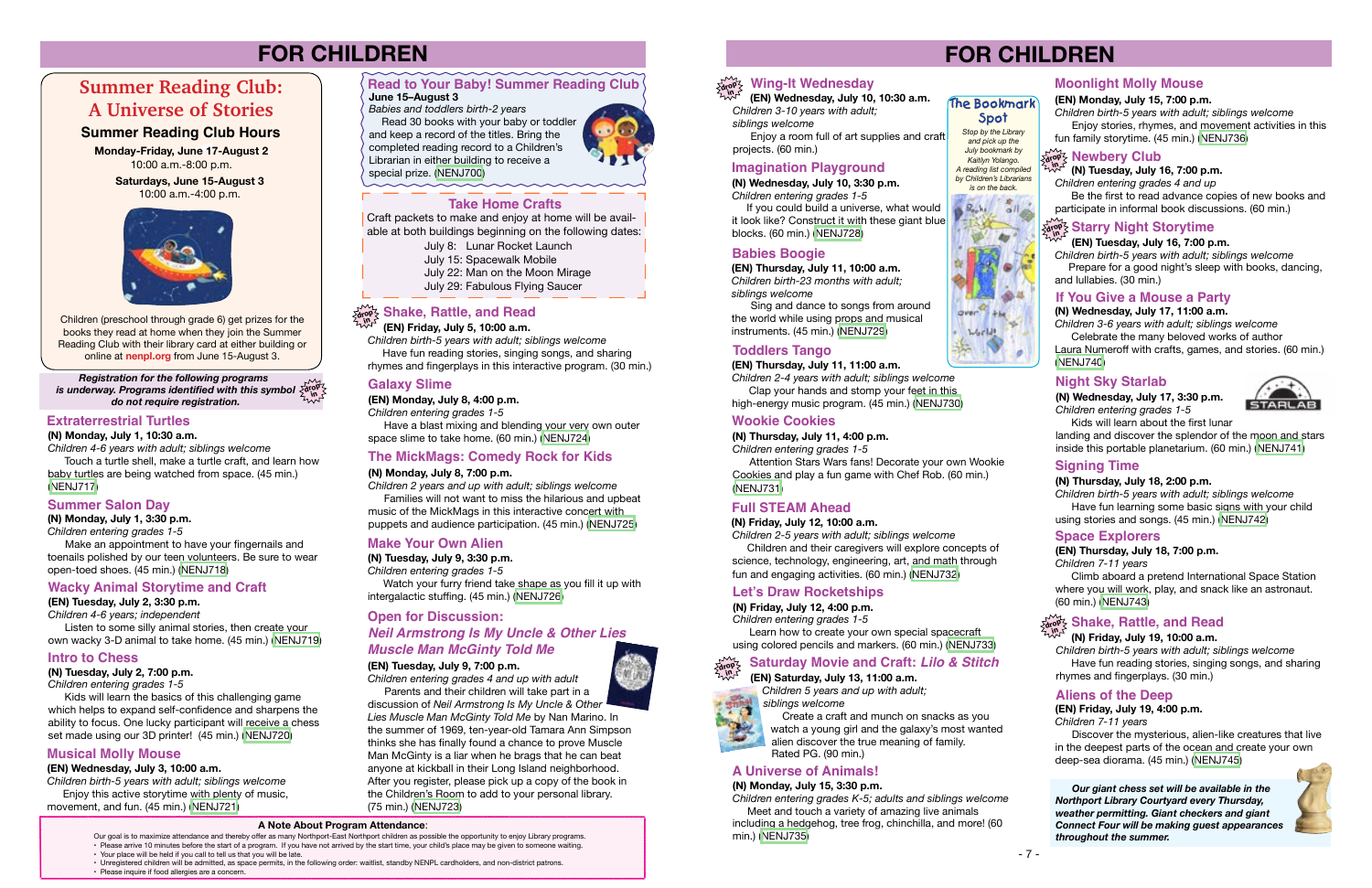# **FOR CHILDREN**

- 9 -

#### **(N) Saturday, August 3, 10:30 a.m.**

*Children 1-4 years with adult; siblings welcome* Children learn to use their minds as well as their

muscles while having fun building with blocks. (45 min.)

#### **(N) Friday, August 2, 7:00 p.m.**

*Children 4 years and up with adult; siblings welcome*

Wed., July 24. Programs identified with this symbol  $\frac{\text{SdroP}}{\text{Sing}}$ *do not require registration. Registration for the following programs begins* 

 Follow comic duo Lenny and Mabel down the yellow brick road to the Land of Oz, meeting all of your favorite characters along the way in Bright Star Children's Theatre's retelling of a family favorite. (60 min.) [\(NENJ763](https://search.livebrary.com/record=g1090565~S43))

# **Block Party!**

Exercise your imagination and your muscles while you build a galaxy with these giant blue blocks! (60 min.) [\(NENJ765\)](https://search.livebrary.com/record=g1090569~S43)

#### *The Wizard of Oz*

**in**

## $\frac{d\mathbf{p}}{d\mathbf{p}}$  Life-Size Candy Land

#### **(N) Wednesday, August 7, 3:30 p.m.**

*Children entering grades 1-5*

Improve your game by playing matches with other kids and teen volunteers. Players may enter a raffle for a chess set made using our 3D printer! (45 min.)

#### **Imagination Playground**

#### **(EN) Thursday, August 8, 10:00 a.m.**

Stop by anytime between 11:00 a.m. and 12:30 p.m. to experience the classic board game as you never have before! Move along as your own game piece all the way to the Candy Castle. (90 min.)

*Children birth-5 years with adult; siblings welcome*  Enjoy this active storytime with plenty of music and fun. (45 min.) ([NENJ766](https://search.livebrary.com/record=g1090444~S43))

# **Paws to Read Meet & Greet**

Devour some stellar stories and create an out-of-thisworld edible craft. (45 min.) [\(NENJ772\)](https://search.livebrary.com/record=g1090412~S43)

#### **Molly Mouse Rocks!**



*Children 4-10 years with adult; siblings welcome* Stop by anytime between 2:00 and 3:00 p.m. to meet some friendly therapy dogs and get information about our popular Paws to Read program. (60 min.)

# $\frac{\sum\limits_{\alpha\in\mathbb{N}^2}}{\sum\limits_{\alpha\in\mathbb{N}^2}}$  Chess Club

Be the first to read advance copies of new books and participate in informal book discussions. (60 min.)

#### **(N) Thursday, August 8, 7:00 p.m.**

*Children entering grades 2-6*

### **(N) Monday, August 12, 11:00 a.m.**

*Children 3-10 years with adult; siblings welcome*

After a fun storytime, children will create a beautiful piece of space-themed sand art. (45 min.) [\(NENJ776\)](https://search.livebrary.com/record=g1090414~S43)

#### **(EN) Tuesday, August 13, 11:00 a.m.**

*Children 4-6 years; independent*

#### **Books Taste Good**

#### **(EN) Friday, August 9, 10:00 a.m.**

Come have a blast with a Long Island Children's Museum educator as we explore the science of rockets and take part in a lunar lander building challenge. (60 min.) [\(NENJ770](https://search.livebrary.com/record=g1090581~S43))

# **drop in Shake, Rattle, and Read**

*Children birth-5 years with adult; siblings welcome* Have fun reading stories, singing songs, and sharing rhymes and fingerplays in this interactive program for families. (30 min.)

#### **(N) Tuesday, August 13, 3:30 p.m.**

*Children entering grades 1-5*

Join us for some traditional field day activities including tug-of-war, egg races, and much more. Please wear sneakers. (45 min.) [\(NENJ773\)](https://search.livebrary.com/record=g1090583~S43)

#### **Indoor Field Day**

It's an alien invasion! Kids will create their own exciting spaceship craft. (60 min.) ([NENJ747](https://search.livebrary.com/record=g1090440~S43))

#### **(N) Tuesday, August 13, 7:00 p.m.**

 *Children entering grades 4 and up*

**drop in Newbery Club**

*Children entering grades K-5; adults and siblings welcome* The ScienceTellers are back with an action-packed

#### **(EN) Friday, August 16, 10:30 a.m.**

#### **drop in Tots and Toys**

*Children 1-4 years with adult; siblings welcome*  Enjoy an open-ended play environment as your child explores a variety of toy stations. (60 min.)

#### **(N) Wednesday, August 14, 3:00 p.m.**

#### **drop in Wing-It Wednesday**

*Children 3-10 years with adult; siblings welcome* Enjoy a room full of art supplies and craft projects. (60 min.)

Use the Library's LEGOs to build your own creation that will be displayed in the Children's Room. (45 min.)

#### **(EN) Wednesday, August 14, 7:00 p.m.**

*Children birth-5 years with adult; siblings welcome*  Enjoy stories, rhymes, and movement activities together in this fun family storytime. (45 min.) [\(NENJ775\)](https://search.livebrary.com/record=g1090443~S43)

#### **An Evening with Molly Mouse**

### **(EN) Thursday, August 15, 11:00 a.m.**

*Children 7-9 years*

#### **Out-of-This-World Storytime and Craft**

*siblings welcome*



 Join us for a cosmic experience with song, dance, and storytelling. (30 min.)

#### **(N) Friday, August 16, 3:30 p.m.**

*Children entering grades 3-6*

 Children will work together to solve a series of interconnected puzzles in this space-themed version of the popular escape room game. (45 min.) ([NENJ779](https://search.livebrary.com/record=g1090590~S43))

Little ones will create a framed solar system masterpiece with the help of their caregiver and the Art Nanny. (60 min.) [\(NENJ753](https://search.livebrary.com/record=g1090551~S43))

#### **Blast-Off Breakout**

#### **(N) Friday, August 9, 3:30 p.m.**

 **(N) Thursday, August 15, 7:00 p.m.** *Children birth-5 years with adult;* **in**

*Children entering grades 1-5*

#### **Galactic Storytime drop**

#### **Rocket & Rollin'**

**School Supply Donation Drive** Please help kids in need by donating new pencils, crayons, notebooks, and other school supplies. Family Service League donation bins will be available in both

Library buildings **July 1-31.**

# **FOR CHILDREN**

*Tues., July 9. Programs identified with this symbol* **drop in** *do not require registration. Registration for the following programs begins* 

**(N) Monday, July 22, 10:00 a.m.**

*Children entering grades K-5; adults and siblings welcome*  Learn about this gentle and intelligent animal while taking a glimpse into South American culture. Visit with two live llamas in the Library Courtyard (weather permitting). (60 min.) ([NENJ746](https://search.livebrary.com/record=g1090547~S43))

#### **Wild About Llamas**

**(EN) Monday, July 22, 4:00 p.m.** *Children entering grades 1-5*

#### **Flying Saucer Encounter**



 **(N) Tuesday, July 23, 10:30 a.m.**

*Children 1-4 years with adult; siblings welcome* Enjoy an open-ended play environment as your child explores a variety of toy stations. (60 min.)

**(N) Thursday, July 25, 7:00 p.m.**

#### **Tots and Toys drop in**

and educational alien adventure featuring science experiments that are out of this world! (45 min.) [\(NENJ752](https://search.livebrary.com/record=g1090550~S43))

# **Summer Reading Club Finale Show**<br>Tickets to one of the four show times are issued to children

#### **Aliens: Escape from Earth!**

#### **(EN) Thursday, July 25, 10:00 a.m.**

*Children birth-5 years with adult; siblings welcome* Listen to stories, sing songs, and dance along with everyone's favorite storytime puppet, Molly Mouse! (45 min.) ([NENJ751](https://search.livebrary.com/record=g1090442~S43))

#### **Molly Mouse in the House**

*Children entering grades 2-6*

Improve your game by playing matches with other kids and teen volunteers. Players may enter a raffle for a chess set made using our 3D printer! (45 min.)

 **(EN) Tuesday, July 23, 3:30 p.m.**

*Children entering grades 1-5*

## **drop Anything Goes LEGOs in**

 **(N) Wednesday, July 24, 3:30 p.m.**

*Children entering grades 3-5* Create a beaded chameleon that changes

color in the sun to hang on your backpack!

(60 min.) ([NENJ737](https://search.livebrary.com/record=g1090537~S43))

#### **Backpack Buddy**

#### **(EN) Monday, July 29, 3:30 p.m.**

*Children entering grades 3-5*

A professional magician will unveil the secrets behind many popular magic tricks. (60 min.) [\(NENJ755\)](https://search.livebrary.com/record=g1090407~S43)

#### **Magic Workshop**

#### **(EN) Thursday, August 1, 7:00 p.m.**

*Children entering grades 3-6*

Teams will compete against each other in three "space-tacular" food challenges. (60 min.) [\(NENJ761\)](https://search.livebrary.com/record=g1090439~S43)

#### **Chopped: Space Edition**

#### **(EN) Tuesday, July 30, 11:00 a.m.**

*Children 3-6 years with adult; siblings welcome* Join us for refreshments and decorate your cup and a paper castle to take home. Children are welcome to come in costume. (45 min.) ([NENJ756](https://search.livebrary.com/record=g1090408~S43))

 **(N) Wednesday, July 24, 7:00 p.m. in**

#### **Royal Tea Party**

**(N) Tuesday, July 30, 4:00 p.m.** *Children entering grades 1-5*



#### **Chess Club drop**

Celebrate Shark Week by making a shark cupcake

and a life preserver donut, then play a shark game. (60 min.) ([NENJ757](https://search.livebrary.com/record=g1090555~S43))

## $\frac{1}{2}$  are **Book** Swap

#### **Shark Week Treats**

 **(EN) Wednesday, July 31, 3:00 p.m.**

*Children 3-10 years with adult; siblings welcome* Come in anytime between 3:00 and 4:00 p.m. to trade books from your home library for swap dollars and "purchase" pre-owned, new-to-you books. (60 min.)

**(N) Thursday, August 1, 11:00 a.m.**

*Children 2-5 years with adult; siblings welcome* Enjoy a room full of nursery rhyme activities and earn an Olympic medal for each event. (60 min.) [\(NENJ760\)](https://search.livebrary.com/record=g1090561~S43)

#### **Mother Goose Olympics**

#### **Paint with Me**

**(N) Friday, July 26, 2:00 p.m.**

*Children 2-5 years with adult; siblings welcome*

**(N) Friday, July 26, 3:30 p.m.**

*Children entering grades 1-5*

Everyone is an artist! Make your own framed solar system watercolor painting. (60 min.) ([NENJ754](https://search.livebrary.com/record=g1090553~S43))

#### **Out-of-This-World Art**

#### **(N) Friday, August 2, 10:30 a.m.**

*Children birth-5 years with adult; siblings welcome* Ramblin' Dan will have families dancing and jamming along to children's favorites and his own high-energy original music. (45 min.) [\(NENJ762](https://search.livebrary.com/record=g1090563~S43))

**Ramblin' Dan Jam Tickets to one of the four show times are issued to children who have completed the Summer Reading Club requirements.**

*Casey Carle's BubbleMania!*

- 8 -

**(N) Monday, August 5, 4:00 p.m. (N) Monday, August 5, 7:00 p.m. (N) Tuesday, August 6, 4:00 p.m. (N) Tuesday, August 6, 7:00 p.m.**  **(N) Monday, July 29, 10:30 a.m.** *Children 3-5 years with adult; siblings welcome* Children will learn the basics of this popular sport using child-friendly equipment. (45 min. ) ([NENJ758\)](https://search.livebrary.com/record=g1090557~S43)

#### **Lacrosse for Little Ones**